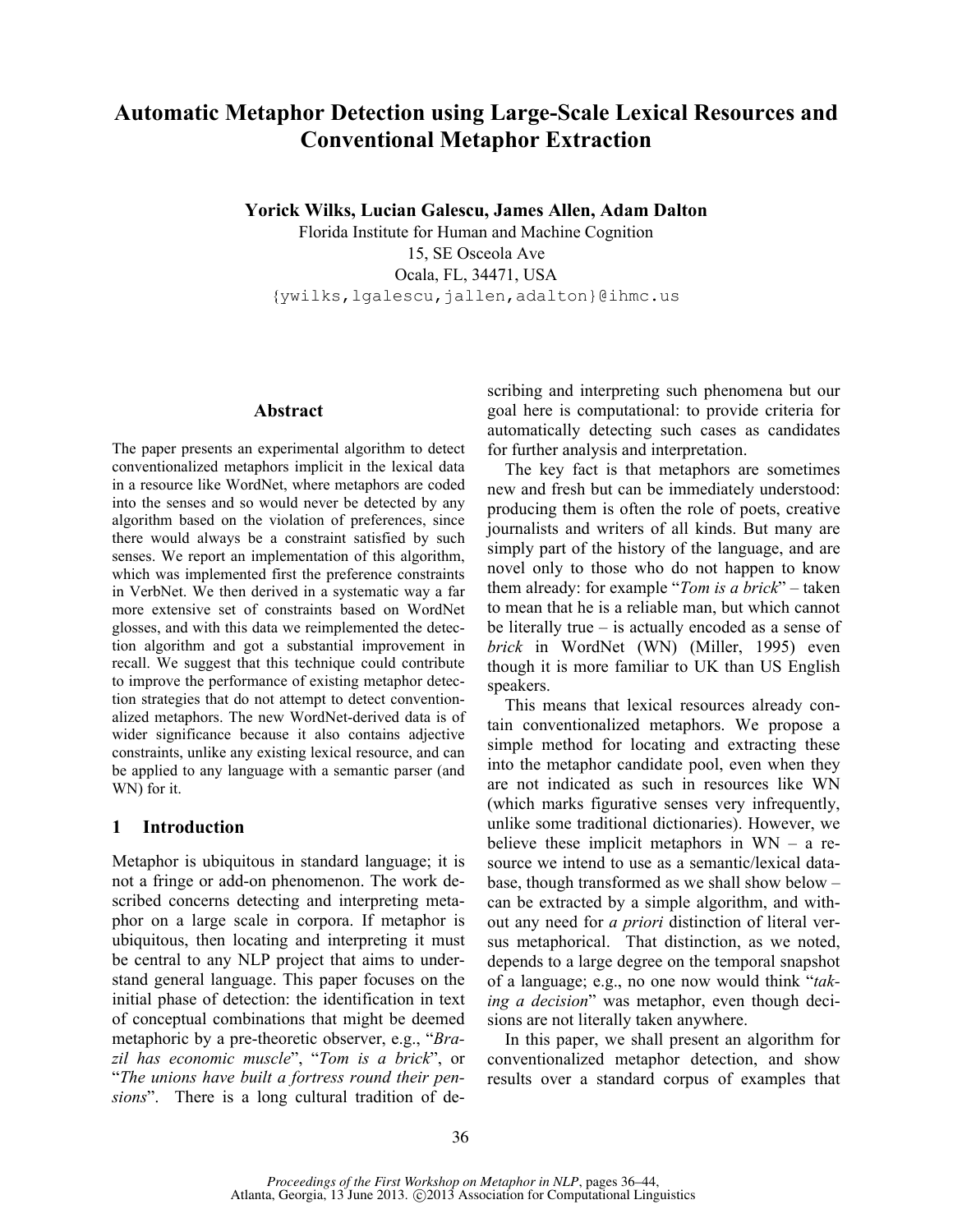demonstrate a possible useful gain in recall of metaphors, our original aim. The algorithm is described in two implementations (or pipelines) corresponding, respectively, to the use of WN and VerbNet (Kipper et al., 2000; Kipper et al., 2008) as semantic knowledge-bases, and to their replacement by our automatically recomputed form of WN, which enables predictions about the preference behavior (see below) of English verbs and adjectives to be better founded than in VerbNet (VN) and on a much larger scale.

## **2 Background on Metaphor Detection using Preference Violation as Cue**

In early work on metaphor detection, long preceding access to large-scale or annotated corpora, it was suggested as sufficient a criterion for being a metaphor that a "semantic preference" of a verb or adjective was violated (Wilks, 1978). So, for example, one might say that the verb *drink* had a preference for animate agents and liquid objects, in which case "*My car drinks gasoline*" violates its subject preference, which might then be a cue to look for metaphor at that point. Similarly, in the "*economic muscle*" case mentioned earlier one might say that *economic* has a preference for abstract entities as objects, as in "*economic value*", and *muscle* is not an abstract entity.

There was discussion in those early days of syntactic-semantic interface cases like "*John ran a mile*" where *a mile* might be said to violate the preference of the (intransitive) verb for a zero object and so again trigger a metaphor. The preference notion was not initially intended to detect metaphor but to semantically disambiguate candidates at those sites by preferring those conceptual entities that did **not** violate such restrictions. In early work, preferences were largely derived by intuition and sometimes ordered by salience. Later (e.g. Resnik, 1997) there was a range of work on deriving such preferences from corpora; however, in VN the semantic preferences of verbs were again largely intuitive in origin.

 Early work linking preference violation to metaphor detection (summarised in Fass and Wilks, 1983, also Martin 1990) worked with handcrafted resources, but by 1995 Dolan had noted (Dolan, 1995) that large-scale lexical resources would have implications for metaphor detection, and WN was used in conjunction with corpora, by (Peters and Wilks, 2003) using symbolic methods and by Mason (2004) and Krishnakumaran and Zhu (2007) using a combination of WN and statistical methods. Mason also acquires preferences automatically from corpora, and the latter two papers treat metaphor as a form of anomaly based on rare combinations of surface words and of WNderived hypernyms, a notion that appears in (Guthrie et al., 2007) but based only on corpus sparsity and not WN codings. Other work on the automatic acquisition of preferences (McCarthy and Carrol, 2003) for WSD has also its considered extension to the detection of classes of metaphor. More recently, work by Shutova (Shutova et al., 2010) has shown that the original preference violation insight can be combined with large-scale investigations, using notions of machine learning and large-scale resources like WN. Our approach is smaller scale and does not involve machine learning: it simply seeks access to implicit metaphors built into the structure of WN by its creators, and which a preference-violation detection criterion cannot, by definition, access. Thus, we view our contribution as complementary to larger efforts on metaphor and interpretation detection, rather than a competing approach. We have not made comparisons here with the work of (Li and Sporleder, 2010), which is explicitly concerned with idioms, nor with (Markert and Nissim, 2009) which is focused on metonymy.

# **3 The Conventional Metaphor Detection Hypotheses**

Where WN codes conventionalized metaphors as senses, as in the initial cases described, then the senses expressing these will NOT violate preferences and so will not be detected by any metaphoras-violation hypothesis. For example, in "*Jane married a brick*" this will not be a preference violation against WN senses because WN explicitly codes *brick* as a reliable person, though we would almost certainly want to say this sentence contains a metaphor to be detected.

The hypothesis we propose is simply this: if we have a word whose main (usually first) sense in WN fails the main preference for the sentence slot it fills, but has a lower, less frequent, sense that satisfies that preference, then we declare that lower sense a metaphorical one. In the case of *brick*, whose main sense is a PHYSICAL OBJECT, one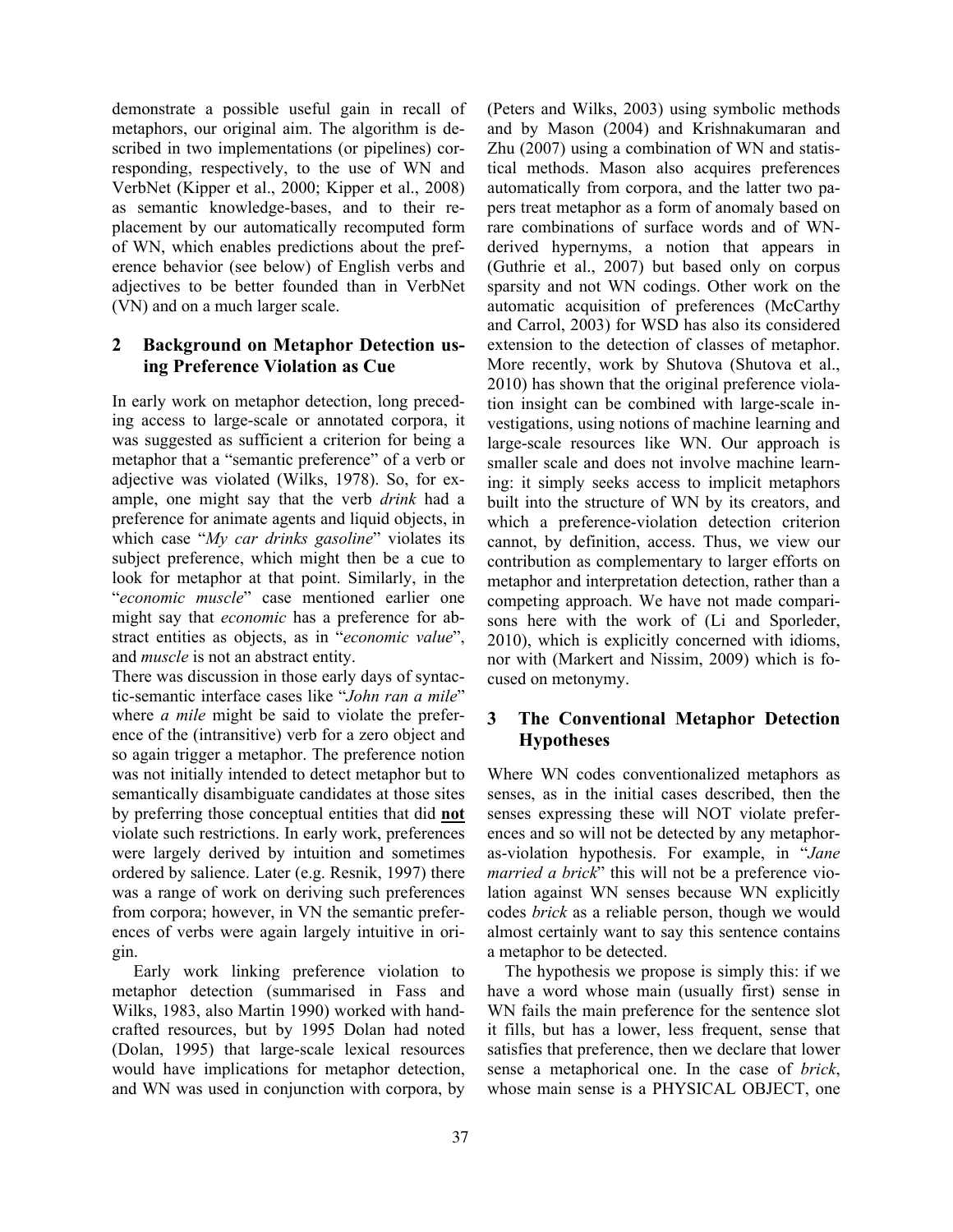which clearly fails the equivalence to *Tom* in the example "*Tom is a brick*". Yet the less frequent listed sense for a reliable person does satisfy the same preference. The work at this stage is not concerned with the metaphor-metonymy distinction and this criterion may well capture both, their distinction being, as is well known (e.g. in Fass and Wilks, 1983) hard to establish in the limit. Ours is a purely empirical hypothesis and will work or not, and we argue that it does to a reasonable degree. It does not rest on any assumption of strict ordering of WN senses, only on a tendency (from literal to metaphorical) which is plainly there for any observer.

#### **4 Metaphor Detection Experiments**

We have implemented two versions of conventional metaphor detection, using two different lexical resources. We were thus able to divide the hypothesis into two parts, essentially one making use of VN and one within WN only. In this first pipeline, we use WN together with the verb preferences provided by VN even though those give only patchy coverage of common verbs. At the outset this was the only lexical resource for verb preferences available. VN includes classes of verbs that map members to specific WN senses. VN also provides a hierarchy of verb object/subject inclusions, which we use for assessing whether one sentence object/subject type appears below another in this simple inclusion hierarchy, and so can be said to be semantically included in it. The selectional restrictions, however, are not linked to any lexicons so a mapping was constructed in order to allow for automated detection of preference violations.

Our first experiment utilizes WN, VN, and the Stanford Parser (de Marneffe et al., 2006) and Named Entity Recognizer (Finkel et al., 2005). The Stanford Parser identifies the verbs, as well as their corresponding subjects and direct objects. The Stanford Named Entity Recognizer was used to replace sequences of text representing names with WN senses whose hypernyms exist in the selectional restriction hierarchy.

The first step in determining whether a sentence contains a metaphor is to extract all verbs along with the subject and direct object arguments for each verb. The Stanford Parser dependencies used to describe the relationships between verbs and their arguments include *agent, nsubj,* and *xsubj* for subjects and *dobj* and *nsubjpass* for direct objects. The parser also handles copular and prepositional verbs but additional steps are required to link these verbs to their arguments.

Once verbs have been extracted and parameterized from the sentence, each is checked for preference violations. A preference is violated if a selectional restriction on one of the thematic roles of a VN class is not satisfied for all VN classes the verb is a member of. In order for a VN class's preferences to be satisfied, there must be a WN sense for the argument of a verb such that either itself or its hypernym matches the WN senses allowed by the selectional restriction in VN class, where the terms in the VN hierarchy have been hand-matched to WN senses. If a sentence contains a verb that does not exist in VN then we must assume that it is not violated.

#### **5 Conventionalized Metaphor Detection**

Closer inspection of false negatives revealed that many of the verbs and the arguments that satisfied their selectional restrictions were unannotated conventionalized metaphors.

#### **5.1 Conventionalized Verbs**

In our approach, a conventionalized verb occurs when two VN Classes have the same member, but one maps to a lower WN sense (in the WN ordering, which can be taken roughly to mean less frequent) than the other. If the VN Class mapped to the lower sense is satisfied in a sentence, but the other VN Class is not, we say that the verb is used in a conventionalized sense. The verb *pour* is a member of four VN classes. Three of those classes, **Pour-9.5**, **Preparing-26.3-2**, and **Substance** Emission-43.4 all map to first sense of the word which means to *cause to run*. The fourth VN class of *pour,* **Weather-57,** maps to the sixth WN sense of the verb, which means *to rain heavily.* If we take the example sentence "*Bisciotti has poured money into the team*", we determine that all VN classes that map to the primary WN sense of *pour* are violated in some way. According to our semantic role labeling heuristic, **Pour-9.5** expects *money* to be a substance, **Preparing-26.3-2** expects *the team* to be an animate, and **Substance Emission-43.4** is violated because Bisciotti is animate. The only Verb Class that is satisfied is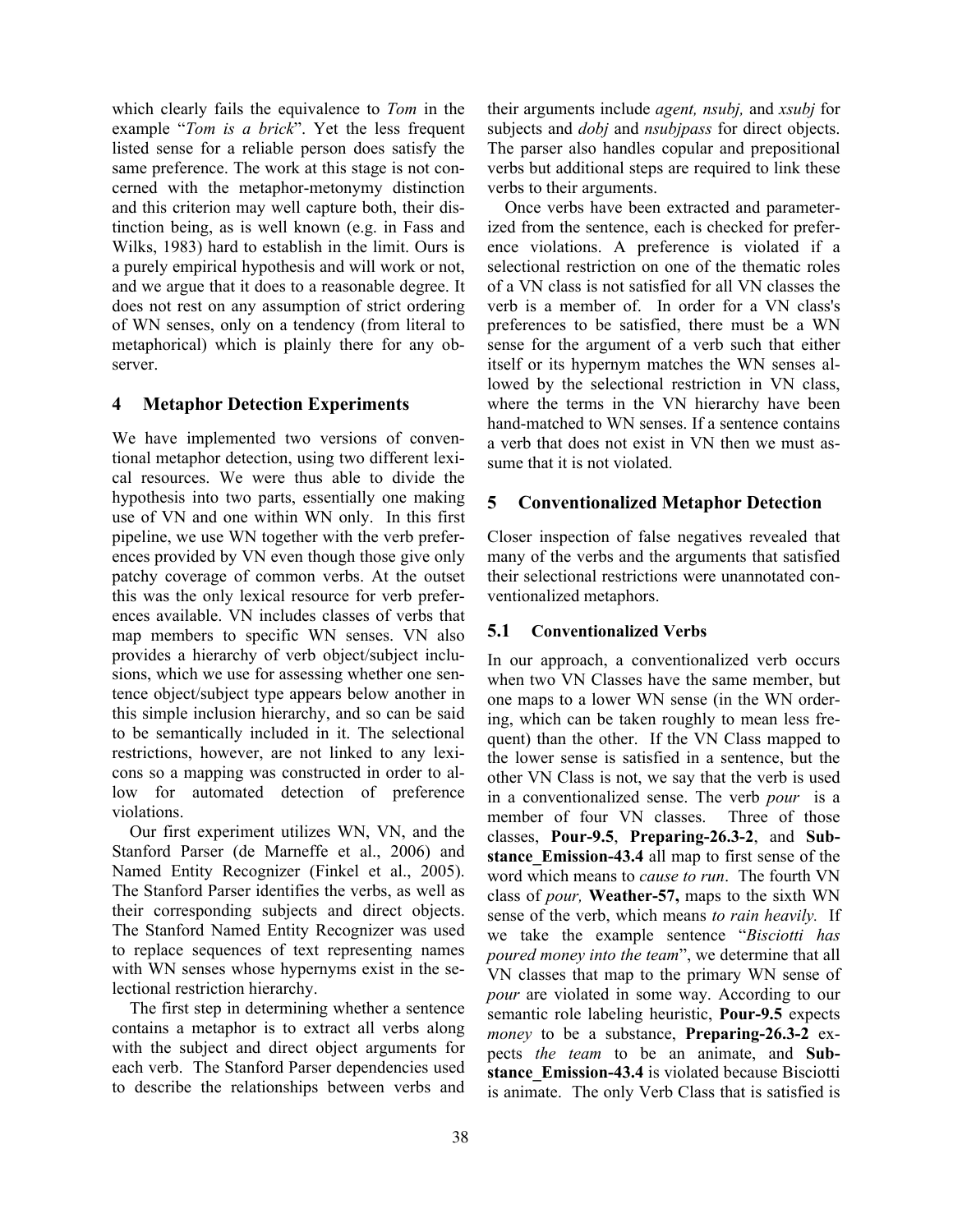

*and VerbNet selectional restrictions*

**Weather-57,** and that class maps to the sixth sense of *pour.* Interestingly, there is no VN class member that maps to the fifth WN sense (*supply in large amounts or quantities*).

The pseudocode for detecting conventional metaphors used as verbs is as follows:

```
• for each VN Class
```

```
• for each member of that class
• for each WN sense of that member 
with Verb POS
```
- get the sense number of the WN sense
- associate the sense number to the verb member and selectional restrictions for the Verb Class • given a verb in a sentence, decide

```
that the verb is conventionalized if:
• it satisfies the selectional re-
strictions of one Verb Class V_1 but...
• it violates the selectional restric-
tions of another Verb Class V_2 and...
• the sense number of the verb member 
in V_2 is above the sense number of the
verb member in V_1
```
#### **5.2 Conventionalized Nouns**

Let us look again at the example of *brick,* where the primary sense of the noun is the building material most are familiar with and the secondary sense refers to a reliable person. For this reason, the noun *brick* will satisfy any VN class that requires a human or animate. Without the ability to detect conventional metaphors in noun arguments, *She married a brick* would pass through without detection by preference violation. Here are the WN entries for the two senses:

- **brick#1 (brick%1:06:00::)** (rectangular block of clay baked by the sun or in a kiln; used as a building or paving material)
- **brick#2 (brick%1:18:00::)** (a good fellow; helpful and trustworthy)

Less obvious are more abstract words such as *zone*:

- **zone#1** (**zone%1:15:00::**) (a locally circumscribed place characterized by some distinctive features)
- **zone#2 (zone%1:15:02::)**, **geographical zone#1** (**geographical\_zone%1:15:00::**) (any of the regions of the surface of the Earth loosely divided according to latitude or longitude)
- **zone#3 (zone%1:15:01::)** (an area or region distinguished from adjacent parts by a distinctive feature or characteristic)
- **zone#4 (zone%1:08:00::)**, **zona#1** (**zona%1:08: 00::**) ((anatomy) any encircling or beltlike structure)

*Zone*'s primary sense, again, is the anticipated concept of circumscribed space. However, the fourth sense deals with anatomy, and therefore is a hyponym of *body part*. *Body part* is capable of satisfying any thematic role restricted to *animate* arguments.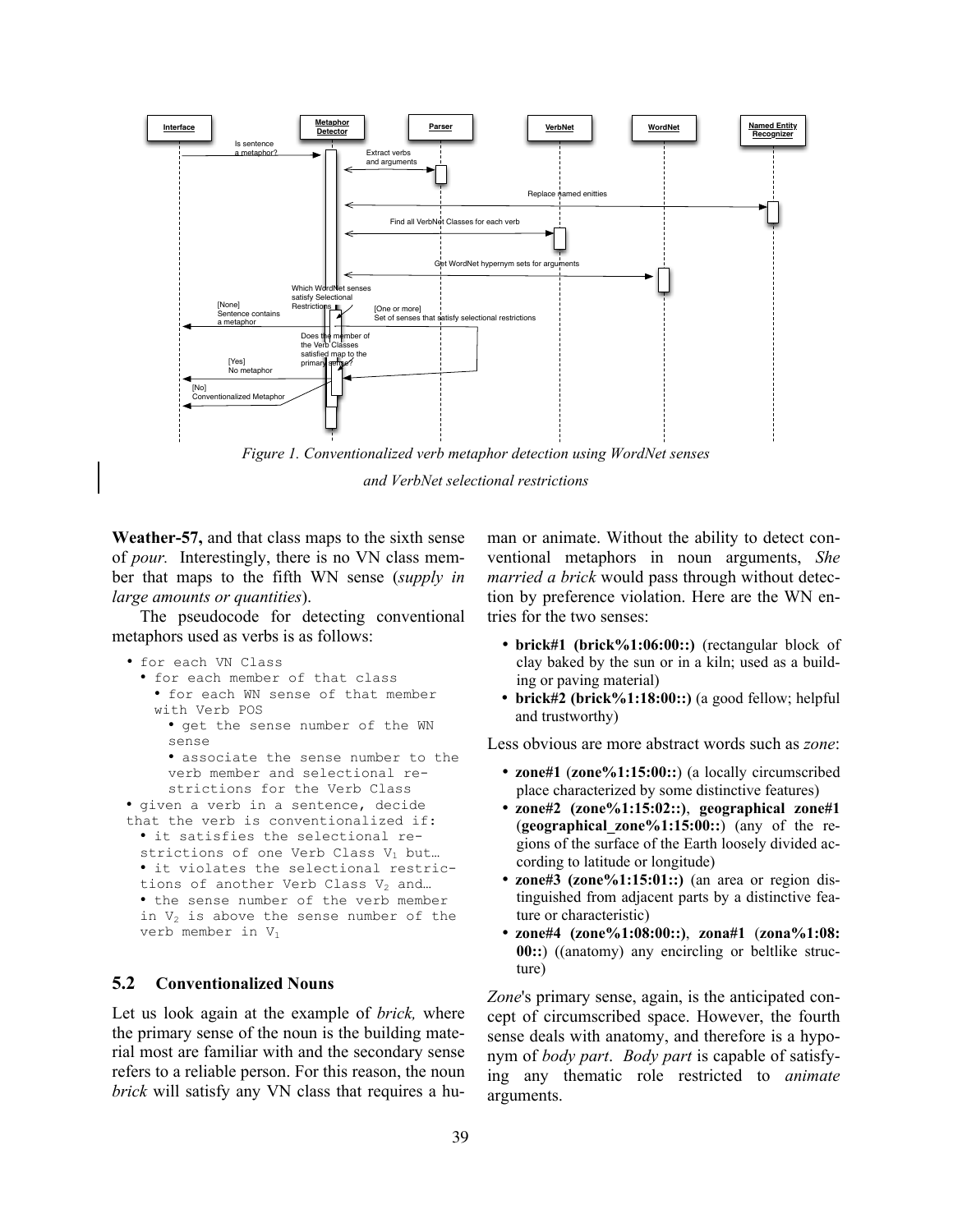

*Figure 2. Conventionalized noun metaphor detection using WordNet senses and VerbNet selectional restrictions*

The pseudocode for detecting conventional metaphors used as nouns is as follows:

- determine if verbs' subjects and direct objects satisfy the restriction
	- if not, it is a Preference Violation metaphor
	- if they do:
		- determine if the sense of the satisfying word is the primary sense in WN
			- if not, it is a conventional metaphor
			- otherwise, it is not a metaphor

Thus, our overall hypothesis is intended to locate in the very broad WN sense sets those that are actually conventionalized metaphors: we determine that only the first sense, hopefully literal, should be able to satisfy any restriction. If a lower sense satisfies a verb, but the primary sense does not, we classify the satisfaction as being conventionalized, but a metaphor nonetheless.

#### **6 Deriving Preferences and an Ontology from WordNet**

To date, VerbNet is the most extensive resource for verb roles and restrictions. It provides a rich semantic role taxonomy with some selectional restrictions. Still, VN has entries for less than 4000 verbs. PropBank (Palmer et al., 2005) has additional coverage, but uses a more surface oriented role set with no selectional restrictions. On the other hand, WordNet has many more verb entries but they lack semantic role information. However, we believe it is possible to extract automatically a comprehensive lexicon of verbs with semantic roles and selectional restrictions from WN by processing definitions in WN using deep understanding techniques. Specifically, each verb in WN comes with a gloss that defines the verb sense, and there we can find clues about the semantic roles and their selectional restrictions. Thus, we are testing the hypothesis that the semantic roles of the verb being defined are inherited from the roles in its definition, though roles in the latter may be elided or fully specified. For example, consider this entry from WN for one of the senses of the verb *kill*:

S: (v) **kill** (cause to die; put to death, usually intentionally or knowingly) "*This man killed several people when he tried to rob the bank*"; "*the farmer killed a pig for the holidays*"

Let us assume we already know that the verb *cause* takes three roles, say, a CAUSER, an AFFECTED and an EFFECT role; this leads us to hypothesize that *kill* would take the same roles. However, the EFFECT role from cause is not inherited by *kill* as it is fully specified in the definition. The proof of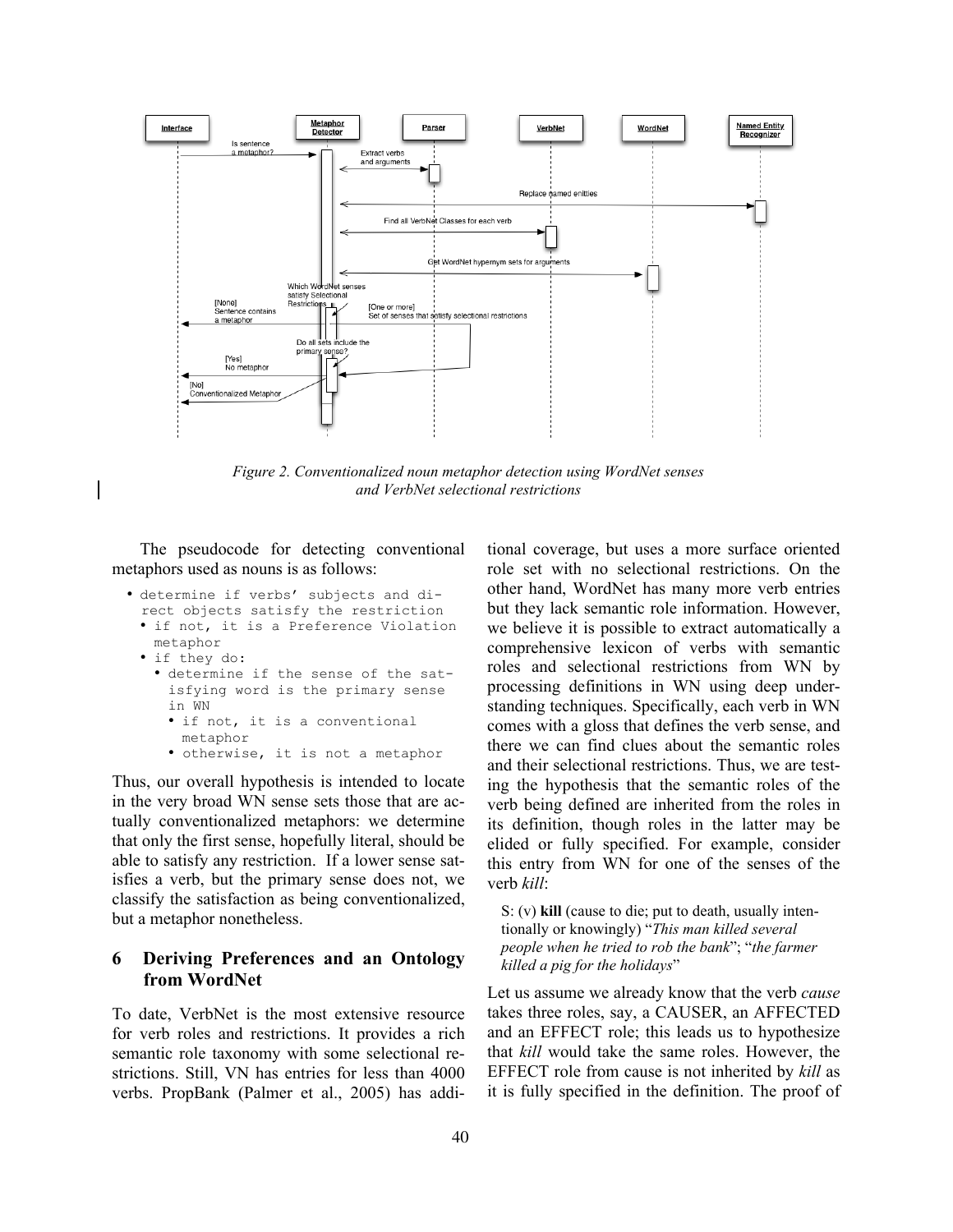

*Figure 3: Abstracted Logical Form for "cause to die"*

this hypothesis is ultimately in how well it predicts the role set. But intuitively, any role in the definition verb (i.e., *cause*) that is fully filled in the definition has no "space" for a new argument for that role. Therefore, we conclude that *kill* takes two roles, filling the CAUSER and AFFECTED roles in the definition.

We can now derive selectional restrictions for *kill* by looking at inherited restrictions from the definition, as well as those that can be derived from the examples. From the definition, the verb *cause* puts little to no restriction on what the CAUSER role might be. For instance, an animal may cause something, but natural forces cause things as well. Likewise, *cause* puts little constraint on what the PATIENT role might be, as one can cause the temperature to rise, or an idea to fade. The restriction from the verb *die* in the complement, however, suggests a restriction of some living object (if we can derive this constraint from *die*). We also look at the examples to find more informative restrictions. In the definition of *kill*, we have two examples of a CAUSER, namely a man and a farmer. Given the hypernym hierarchy of nouns in WordNet, we could look for the most specific subsuming concept in the hierarchy for the concepts MAN and FARMER, finding it to be **person%1:03:00**. The fillers for the AFFECTED role in the examples are PEOPLE and PIG, with the most specific WN node being **organism%1:03:00**). Putting all this together, we produce an entry for *kill* as follows:

#### **kill**: ACTOR/**person%1:03:00** PATIENT/**organism%1:03:00**

To implement this idea we need a number of capabilities. First, semantic roles do not appear out of the ether, so we need an initial seed of semantic

role information. In addition, to process the glosses we need a parser that can build a semantic representation, including the handling of elided arguments. As a start, we use the TRIPS parser (Allen et al., 2008). The TRIPS lexicon provides information on semantic roles, and the parser can construct the required semantic structures. TRIPS has been shown to be successful at parsing WN glosses in order to build commonsense knowledge bases (Allen et al., 2011). With around 3000 types, TRIPS offers a reasonable upper-level ontology to serve as the seed for semantic roles. We also use the TRIPS selectional restrictions to bootstrap the process of determining the restrictions for new words.

To attain broad lexical coverage, the TRIPS parser uses input from a variety of external resources. This includes a subsystem, Wordfinder, for unknown word lookup that accesses WN when an unknown word is encountered. The WN senses have mappings to semantic types in the TRIPS ontology, although sometimes at a fairly abstract level. When faced with an unknown word, the parser looks up the possible senses in WordNet, maps these to the TRIPS ontology and then uses the verb entries in the TRIPS lexicon associated with these types to suggest possible subcatgorization frames with mappings to roles. Thus, Wordfinder uses the combined information from WN and the TRIPS lexicon and ontology to dynamically build lexical entries with approximate semantic and syntactic structures for words not in the core lexicon. This process may produce a range of different possibilities based on the different senses and possible subcategorization frames for the verbs that share the same TRIPS type. We feed all of these to the parser and let it determine the entries that best match the definition and examples. While WordNet may have multiple fine-grained senses for a given word, we set a parameter that has the system use only the most frequent sense(s) of the word (cf. McCarthy et al. 2004).

We use TRIPS to parse the definitions and glosses into a logical form. Figure 3 shows the logical form produced for the definition *cause to die*. We then search the logical form for structures that signal a potential argument that would fill a role. Besides looking for gaps, we found some other devices that serve the same purpose and occur frequently in WordNet: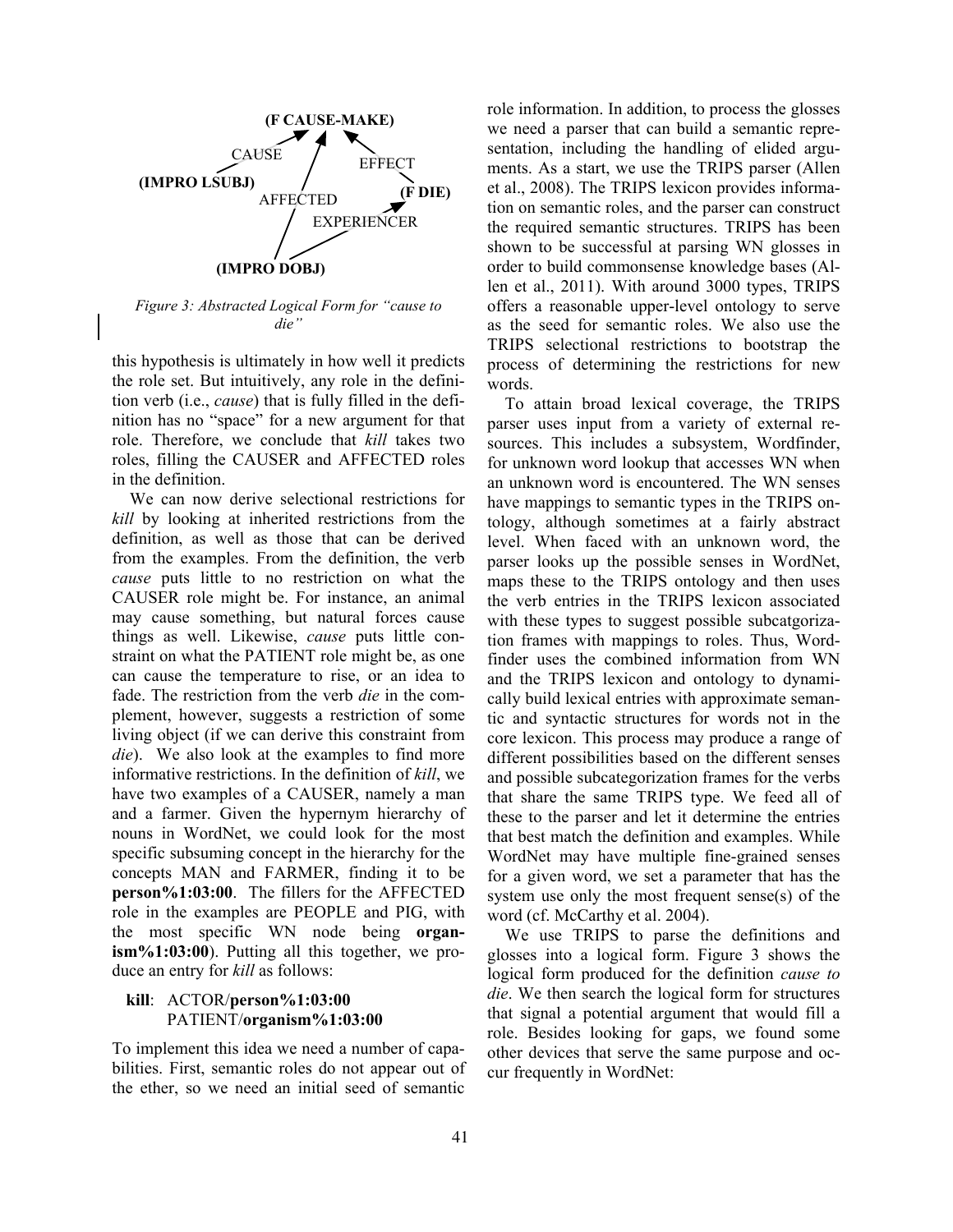- elided arguments (an IMPRO in the logical form);
- indefinite pronouns (e.g., *something*, *someone*);
- prepositional/adverbial forms containing an IMPRO or an indefinite pronoun (e.g., *give a benediction to*);
- a noun phrase in parentheses (e.g., *to remove (people) from a building*).

The final condition is probably a WN specific device, and was discovered when working on a 10 verb development set, and occurred twice in that set.

Once these arguments are identified, we have a candidate set of roles for the verb. We identify candidate selectional restrictions as described above. Here are a few examples of verbs and their automatically derived roles and restrictions, as computed by our system (here we indicate Word-Net entries by their sense index rather than their sense key, since the index is used in the conventional metaphor detection strategy – see below):

| bend.v.06      | AGENT/being.n.02             |  |
|----------------|------------------------------|--|
|                | PATIENT/physical_entity.n.01 |  |
| collect.v.03:  | AGENT /person.n.01           |  |
|                | PATIENT/object.n.01          |  |
| $drive.v.01$ : | AGENT/person.n.01            |  |
|                | PATIENT/motor vehicle.n.01   |  |
| play.v.13      | CAUSE/instrumentality.n.03   |  |
|                | EFFECT/music.n.01            |  |
| walk.v. $08$ : | AGENT/being.n.02             |  |
|                | GOAL/location.n.01           |  |

The techniques described in this section have been used to provide a set of roles with selectional restrictions for the second IHMC pipeline, described below. The current system takes a list of verbs from a corpus and returns the role names and selectional restrictions for every sense of those words in WordNet.

The transformations described here all equally able to produce preferences for adjectives, as would be needed to detect "*economic muscle*" as a metaphor, which is a form of lexical information not present in any existing database, and the whole process can be applied to any language that possesses a WordNet type lexical resource, and for which we have a capable semantic parser. Hence, these techniques are amenable to being used for detecting metaphorical usage in constructions other

|                  | Pipeline 1    | Pipeline 2    |
|------------------|---------------|---------------|
|                  | (VerbNet SRs) | (WordNet SRs) |
| TР               | 24            | 50            |
| FP               | 23            | 37            |
| TN               | 48            | 24            |
| FN               | 37            | 11            |
| <b>Precision</b> | 0.649         | 0.575         |
| Recall           | 0.393         | 0.82          |
| F1               | 0.49          | 0.676         |

*Figure 4. Performance comparison between the first pipeline using VerbNet selectional restrictions (SRs) and the second pipeline using WordNet-derived selectional restrictions*

than just verb-subject and verb-object, as we do here.

## **7 Conventional Metaphor Detection based on WordNet-Derived Preferences**

The preferences and ontology derived from WN definitions greatly improve the mapping between selectional restrictions and WN sense keys. This allows us to replace VN with a new lexical resource that both improves performance, and reduces the complexity of discovering preference violations. In the new pipeline, we can reuse the capabilities developed to extract verbs and their parameters from a sentence. We also reuse the tieins to WN that allow us to determine if one WN sense exists within another's hypernym set. It is the selectional restriction lookup that is greatly simplified in the new lexicon, where verbs are mapped directly to WN senses. The conventional metaphor detection is also simplified because the WN senses are included in the responses to the looked up verbs, allowing us to quickly determine if a satisfied verb is conventionalized or is satisfied with conventionalized arguments.

# **8 Results and Conclusion**

Figure 4 shows the results obtained in a metaphor detection task over a small corpus of 122 sentences. Half of these sentences have metaphors and half do not. Of the half that do, approximately half are metaphors about Governance and half are other metaphors. This is not any sort of principled corpus but a seed set chosen to give an initial leverage and in a domain chosen by the sponsor (Governance); the selection and implicit annotation were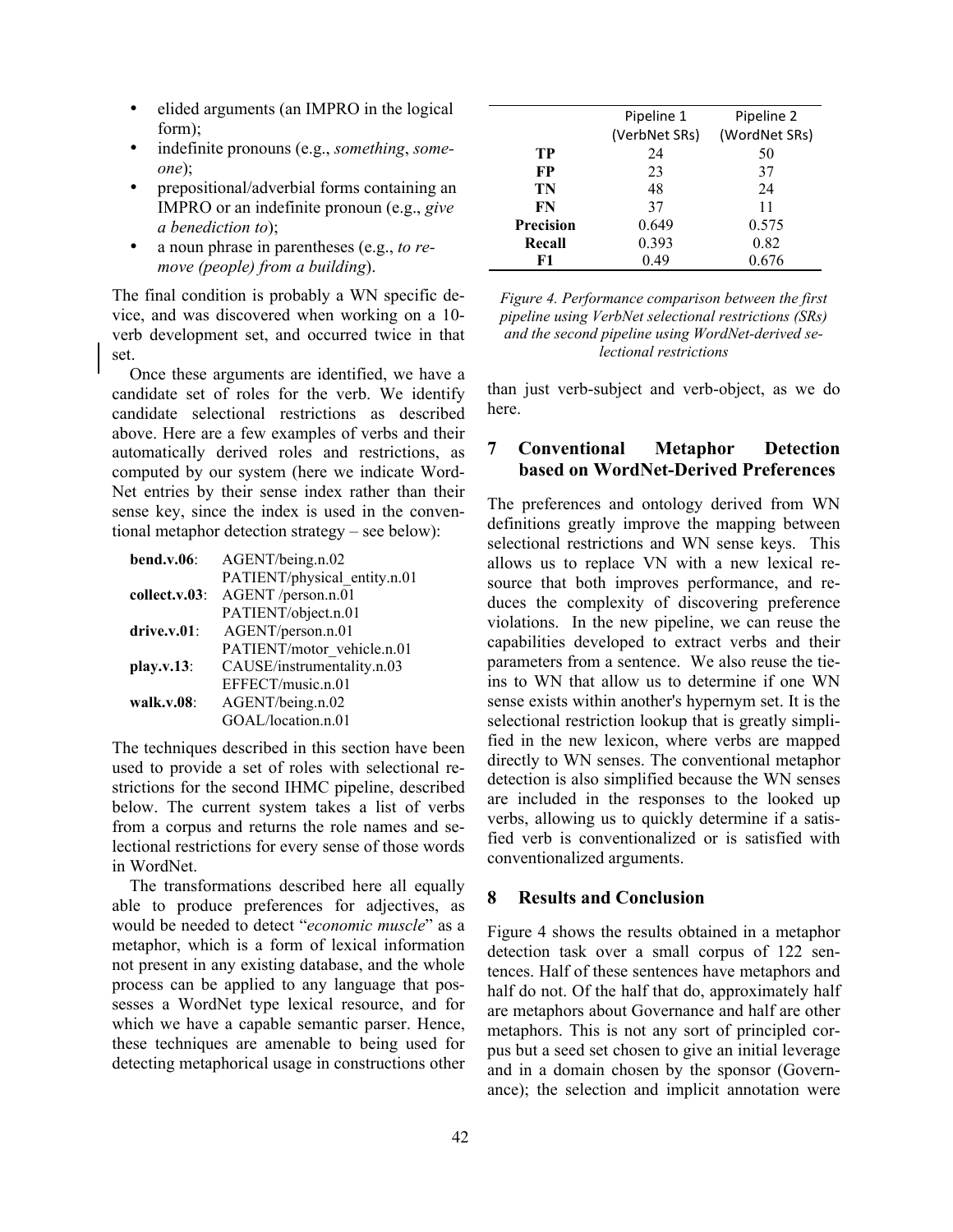done by consensus by a large group of twenty or so collaborators. The notion of baseline is irrelevant here, since the choice for every sentence is simply whether it contains a metaphor or not, and could thus be said to be 50% on random assignment of those categories.

 From the figures above, it can be seen that the second pipeline does give significant improvement of recall over the first implementation above, even though there is some loss of precision, probably because of the loss of the information in VN. One possibility for integrating a conventional metaphor extraction pipeline like ours with a general metaphor detection pipeline (including, for example, pattern-based methods and top-down recognition from stored Conceptual Metaphors) would be to OR these two pipelines together and to hope to gain the benefits of both, taking anything as a metaphor that was deemed one by either.

However, that is not our aim here: our purpose is only to test the hypothesis that using knowledge derived from existing lexical resources, in combination with some form of the conventionalized metaphor hypothesis, we can achieve good recall performance. On this point we think we have shown the value of the technique.

#### **Acknowledgements**

This work was supported in part by the Intelligence Advanced Research Projects Activity (IARPA) via Department of Defense US Army Research Laboratory contract number W911NF-12-C-0020, and NSF grant IIS 1012205. The U.S. Government is authorized to reproduce and distribute reprints for Governmental purposes notwithstanding any copyright annotation thereon. Disclaimer: The views and conclusions contained herein are those of the authors and should not be interpreted as necessarily representing the official policies or endorsements, either expressed or implied, of IARPA, DoD/ARL, or the U.S. Government.

#### **References**

James Allen, William de Beaumont, Nate Blaylock, George Ferguson, Jansen Orfan, and Mary Swift. 2011. Acquiring commonsense knowledge for a cognitive agent. In *Proceedings of the AAAI Fall Symposium on Advances in Cognitive Systems* (*ACS 2011*), Arlington, Virginia.

- James Allen, Mary Swift, and Will de Beaumont. 2008. Deep semantic analysis of text. In *Proceedings of the 2008 Conference on Semantics in Text Processing* (*STEP '08*), Venice, Italy. pp. 343-354.
- Marie-Catherine de Marneffe, Bill MacCartney and Christopher D. Manning. 2006. Generating Typed Dependency Parses from Phrase Structure Parses. In *Proceedings of the 5th International Conference on Language Resources and Evaluation (LREC 2006)*, pp. 449-454.
- William B. Dolan. 1995. Metaphor as an emergent property of machine-readable dictionaries. In *Proceedings of the AAAI 1995 Spring Symposium Series: Representation and Acquisition of Lexical Knowledge: Polysemy, Ambiguity and Generativity*, pp. 27– 32.
- Dan Fass and Yorick Wilks. 1983. Preference semantics, ill-formedness, and metaphor. *American Journal of Computational Linguistics*, 9(3):178–187.
- Jenny Rose Finkel, Trond Grenager, and Christopher Manning. 2005. Incorporating Non-local Information into Information Extraction Systems by Gibbs Sampling. In *Proceedings of the 43nd Annual Meeting of the Association for Computational Linguistics (ACL 2005),* pp. 363-370.
- David Guthrie, Louise Guthrie, Ben Allison and Yorick Wilks. 2007. Unsupervised Anomaly Detection. In *Proceedings of the 20th international joint conference on Artifical intelligence (IJCAI'07), San Francisco, CA*, pp. 1624-1628.
- Karin Kipper, Hoa Trang Dang, and Martha Palmer. 2000. Class-based construction of a verb lexicon. In *Proceedings of the 17th National Conference on Artificial Intelligence*, Austin, Texas. pp. 691-696.
- Karin Kipper, Anna Korhonen, Neville Ryant, and Martha Palmer. 2008. A large-scale classification of English verbs. *Language Resources and Evaluation* 42(1):21-40.
- Saisuresh Krishnakumaran and Xiaojin Zhu, 2007. Hunting Elusive Metaphors Using Lexical Resources, *Proceedings of the Workshop on Computational Approaches to Figurative Language*, pp. 13- 20.
- Linlin Li and Caroline Sporleder. 2010. Linguistic Cues for Distinguishing Literal and Non-Literal Usage. In *Proceedings of the 23rd International Conference on Computational Linguistics (COLING 2010)*, Beijing, China, pp. 683-691.
- Katia Markert and Nissim Malvina. 2009. Data and Models for Metonymy Resolution. In *Language Resources and Evaluation*, 43(2):123-138.
- James Martin. 1990. *A Computational Model of Metaphor Interpretation*. Academic Press.
- Zachary J. Mason. 2004. Cormet: A computational, corpus-based conventional metaphor extraction system. *Computational Linguistics*, 30(1):23–44.